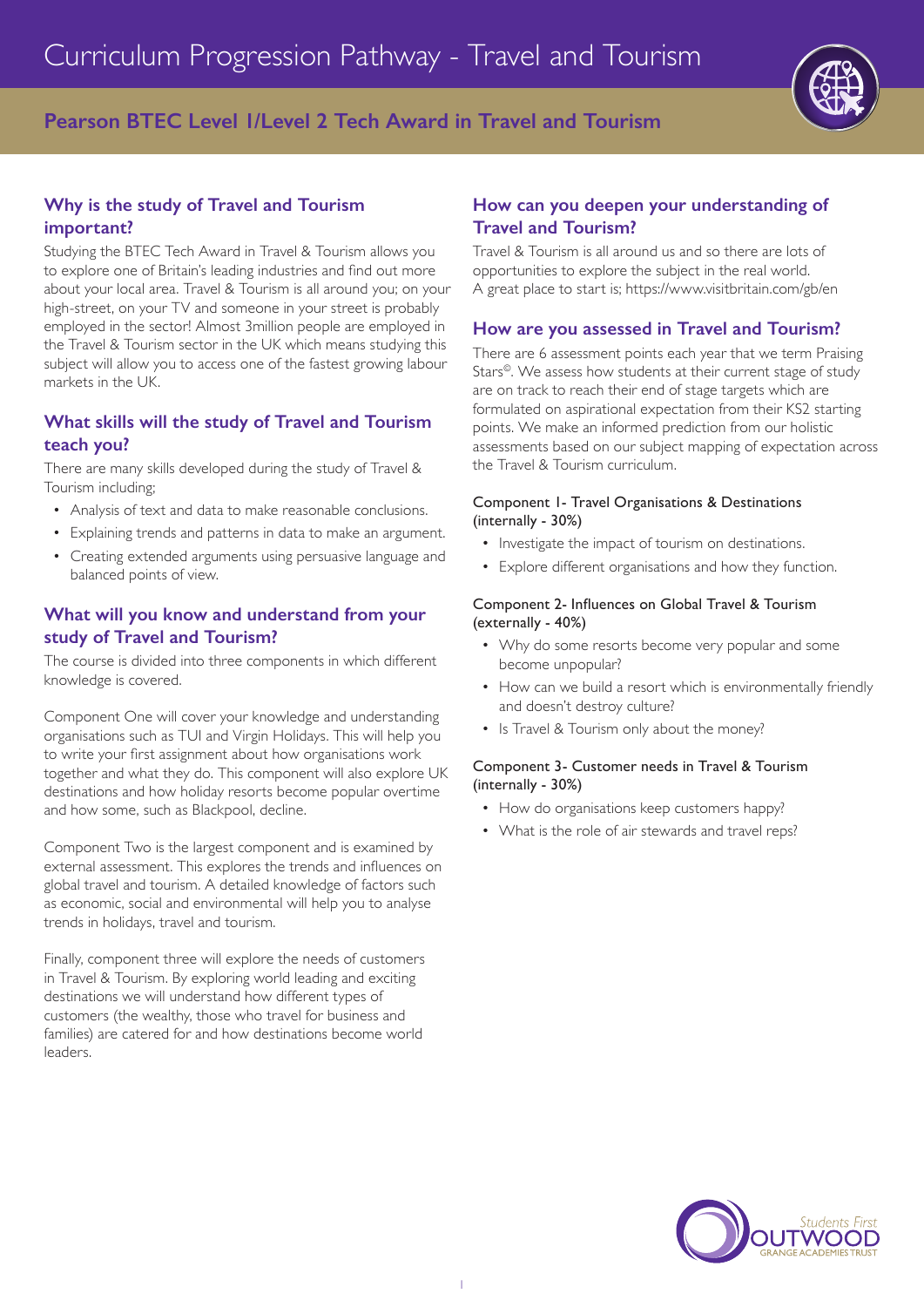## **Key Assessment Objectives**

### Component 1- Travel Organisations & Destinations (internally - 30%)

A Investigate the aims of UK travel and tourism organisations

**B** Explore travel and tourism and tourist destinations.

### Component 2- Influences on Global Travel & Tourism (externally - 40%)

AOI Demonstrate knowledge of the factors influencing travel and tourism organisations, destinations, visitors and the potential impacts of tourism on destinations

AO2 Demonstrate understanding of the factors influencing travel and tourism organisations, destinations, visitors, the potential impacts of tourism on destinations and sustainable tourism

AO3 Make connections between influencing factors on global travel and tourism, the potential impacts of tourism on destinations, and destination management

AO4 Analyse information to make recommendations on how to manage tourism in global destinations

#### Component 3- Customer needs in Travel & Tourism (internally - 30%)

A Investigate how organisations identify travel and tourism trends

**B** Explore how to meet the needs and preferences of travel and tourism customers.

## **Coursework Requirements**

Air Steward Pilot Travel Agent Travel Rep Airport employee Teacher Social Worker Retail work Customer Service Roles